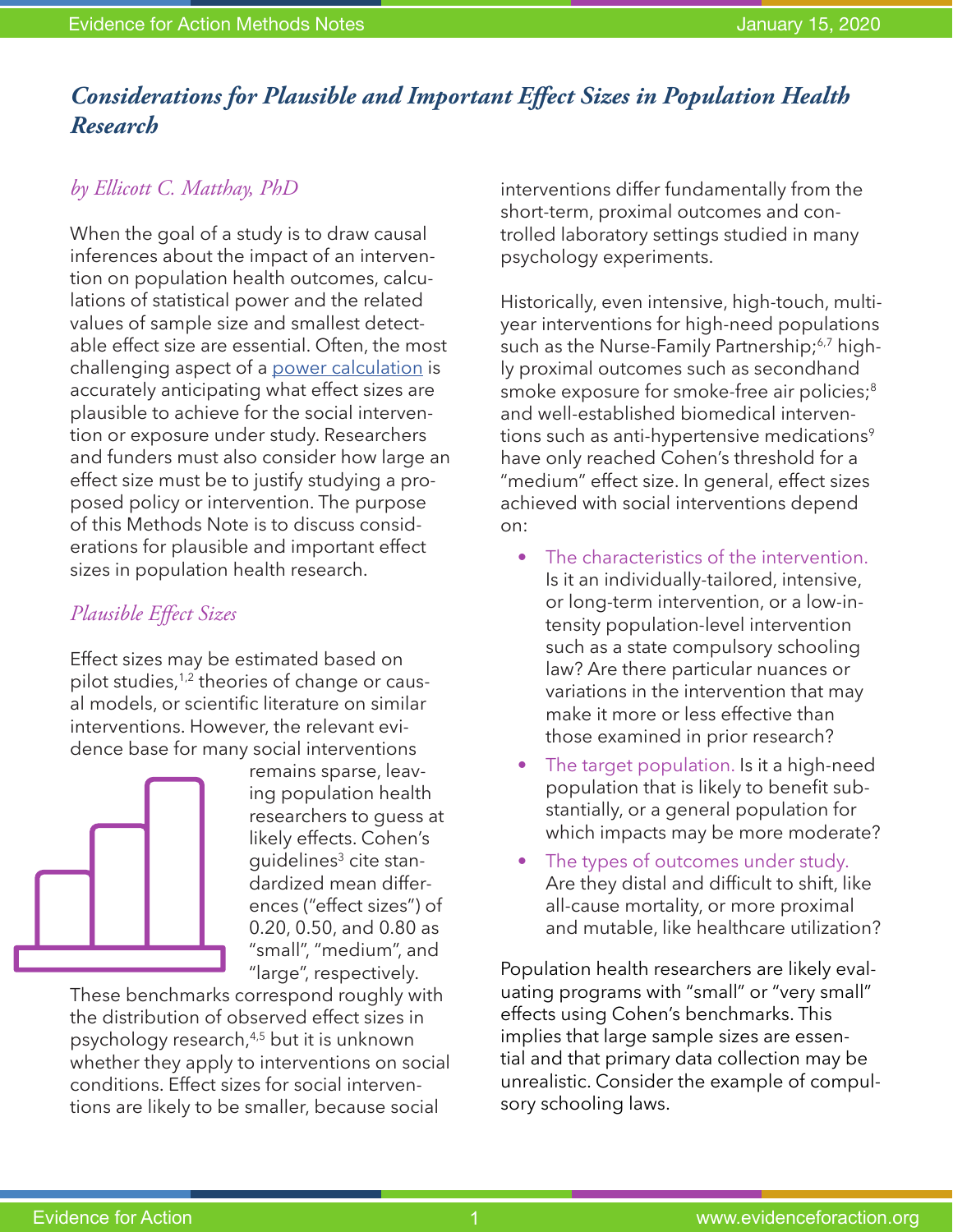## *Compulsory Schooling Laws, an Example*

Approximating likely effect sizes requires information on both the impact of the social intervention on the presumed mechanism (e.g., how much does an education policy change education?) and the impact of that mechanism on the outcome (e.g., how much do increases in education reduce mortality?). Even when the health effects of the mechanism itself are large, social interventions to modify these exposures are unlikely to shift exposure for everyone and thus correspond to smaller effect sizes.

Educational attainment is believed to have substantial impacts on health and well-being.10,11 Compulsory schooling laws (CSLs) increase educational attainment by requiring a minimum number of years of education among school-age children.12–15 The CSLs can be considered a universal, low-touch, contextual intervention. They involve no individual targeting, tailoring, or person-to-person contact. Most children's schooling is not determined by the state law because they do not leave school at the earliest legal age. Thus, effects of the law on any population are likely to be relatively small. Still, because of the large populations affected by these laws, CSLs have had important impacts on educational attainment.12–15 Variation in the timing and location of CSL implementation has provided the foundation for numerous studies of the impacts of educational attainment on health.

A recent meta-analysis of the health effects of education, as assessed using CSLs, found that each additional year of schooling was associated with a 5% relative reduction in the adult mortality rate and 20% relative reduction in the lifetime risk of obesity.14 These estimates correspond to approximate effect sizes of 0.03 and 0.16, respectively,

but because these studies examine education differences induced by CSLs rather than



CSLs themselves, they point to the effects of education, not to the effects of CSLs. Given that a one-year increment in a CSL increased average schooling by 0.1 years or less,<sup>14</sup> we would expect the effect sizes of CSLs on mortality and obesity to be extremely small — approximately 0.003 and 0.016, respectively—and thus require much larger sample sizes to be detected.

## *Important Effect Sizes for Population Health*

Effect sizes for social interventions are likely to be smaller than Cohen's benchmarks suggest, yet even very small effect sizes in Cohen's framework may still be of substantial population health importance. E4A seeks to fund research that is adequately powered to detect any effect size large enough to change population health or health equity. Yet standardized effect sizes alone do not convey this information, because they only contrast outcomes for exposed versus unexposed individuals, without considering what proportion of the population would be exposed to the intervention. The population health impact depends on the proportion exposed as well as the outcome frequency, and heterogeneity in effects of the interven